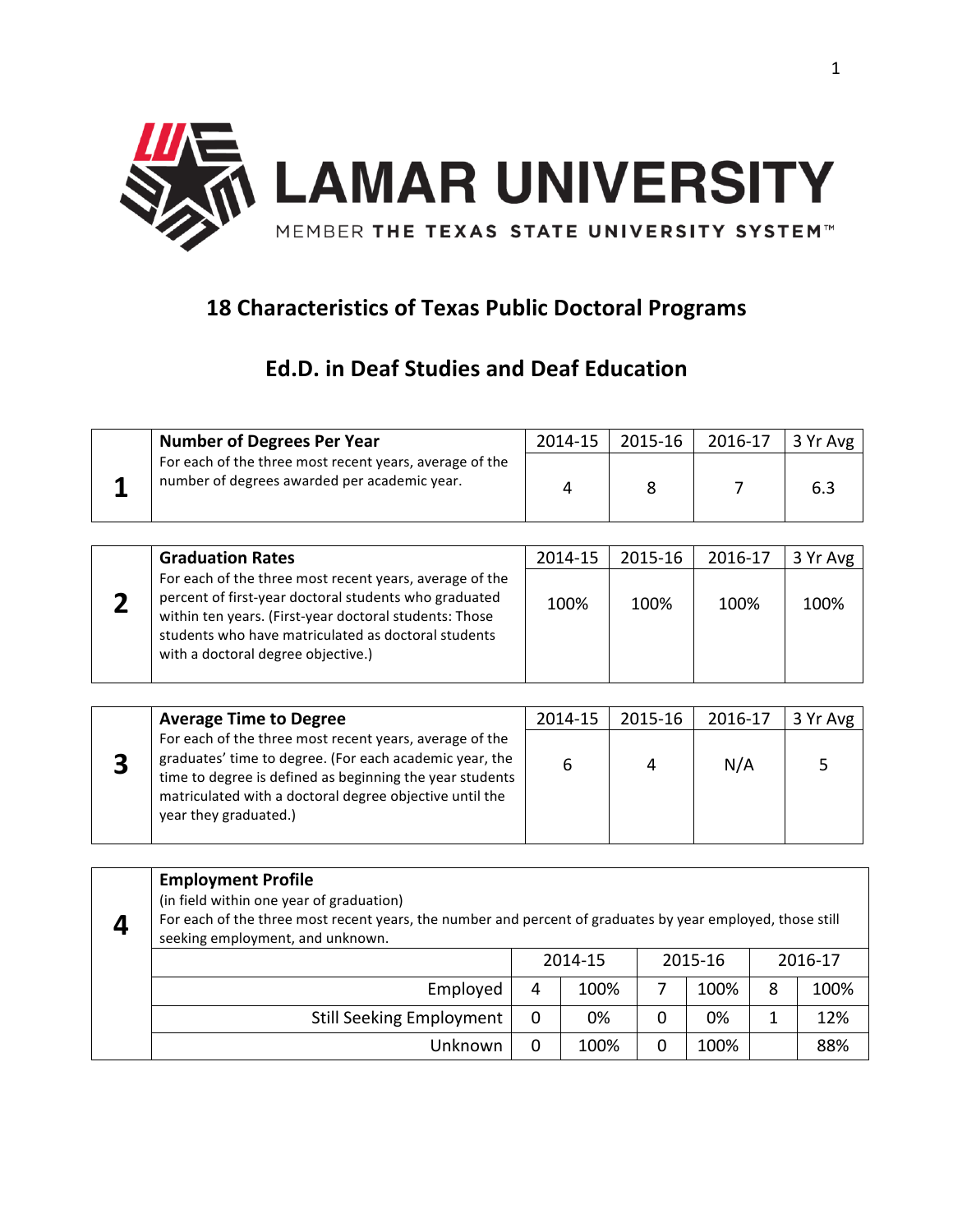|  | <b>Admission Criteria</b><br>Description of key<br>admissions factors. | https://www.lamar.edu/fine-arts-communication/deaf-studies-deaf-<br>education/academic-programs/ed-d-in-deaf-studies-deaf-<br>education.html |
|--|------------------------------------------------------------------------|----------------------------------------------------------------------------------------------------------------------------------------------|
|--|------------------------------------------------------------------------|----------------------------------------------------------------------------------------------------------------------------------------------|

| <b>Percentage of Full-time Students</b>                        | 2014-15 | 2015-16 | 2016-17 |
|----------------------------------------------------------------|---------|---------|---------|
| FTS/number students enrolled (headcount) for each of the three |         |         |         |
| most recent years.                                             | 100%    | 78%     | 73.7    |
|                                                                | (10/10) | (14/18) | (14/19) |

| <b>Average Institutional Financial Support</b>                                                                                                                                                                                                                                                   | 2014-15                                                           | 2015-16                                                            | 2016-17                                                            | 3 Yr Avg |
|--------------------------------------------------------------------------------------------------------------------------------------------------------------------------------------------------------------------------------------------------------------------------------------------------|-------------------------------------------------------------------|--------------------------------------------------------------------|--------------------------------------------------------------------|----------|
| Provided<br>For those receiving financial support, the average<br>annual monetary institutional support provided per full-<br>time graduate student from assistantships, scholarships,<br>grants, and fellowships (does not include tuition or<br>benefits) for each of the 3 most recent years. | \$1000<br>44%<br>foreign<br>students<br>who self-<br>pay<br>(4/9) | \$1000<br>33%<br>foreign<br>students<br>who self-<br>pay<br>(6/18) | \$1000<br>32%<br>foreign<br>students<br>who self-<br>pay<br>(6/19) | \$1000   |

|  | Percentage Full-time students with                                                                                                                        | 2014-15 | 2015-16 | 2016-17 | 3 Yr Avg |
|--|-----------------------------------------------------------------------------------------------------------------------------------------------------------|---------|---------|---------|----------|
|  | <b>Institutional Financial Support</b><br>Percentage of full-time students with at least \$1000 of<br>annual support for each of the 3 most recent years. | 100%    | 100%    | 100%    | 100%     |

| <b>Number of Core Faculty</b>                                                                                                                                                                                                                                                           | 2014-15 | 2015-16 | 2016-17 |
|-----------------------------------------------------------------------------------------------------------------------------------------------------------------------------------------------------------------------------------------------------------------------------------------|---------|---------|---------|
| Number of core faculty for each of the three most recent years.<br>(Core Faculty: Full-time tenured and tenure-track faculty who teach<br>50 percent of more in the doctoral program or other individuals<br>integral to the doctoral program who can direct dissertation<br>research.) |         |         |         |

|    | <b>Student-Core Faculty Ratio</b>                                        | 2014-15             | 2015-16      | 2016-17             | 3 Yr Avg            |
|----|--------------------------------------------------------------------------|---------------------|--------------|---------------------|---------------------|
|    | For each of the three most recent<br>years, average of full-time student |                     |              |                     |                     |
| 10 | equivalents (FTSE) divided by average                                    | Teaching            | Teaching     | Teaching            | Teaching            |
|    | of full-time faculty equivalent (FTFE)                                   | 5:8                 | 5:8          | 5:8                 | 5:8                 |
|    | of core faculty.                                                         | <b>Dissertation</b> | Dissertation | <b>Dissertation</b> | <b>Dissertation</b> |
|    |                                                                          | 1:3                 | 1:3          | 1:3                 | 1:3                 |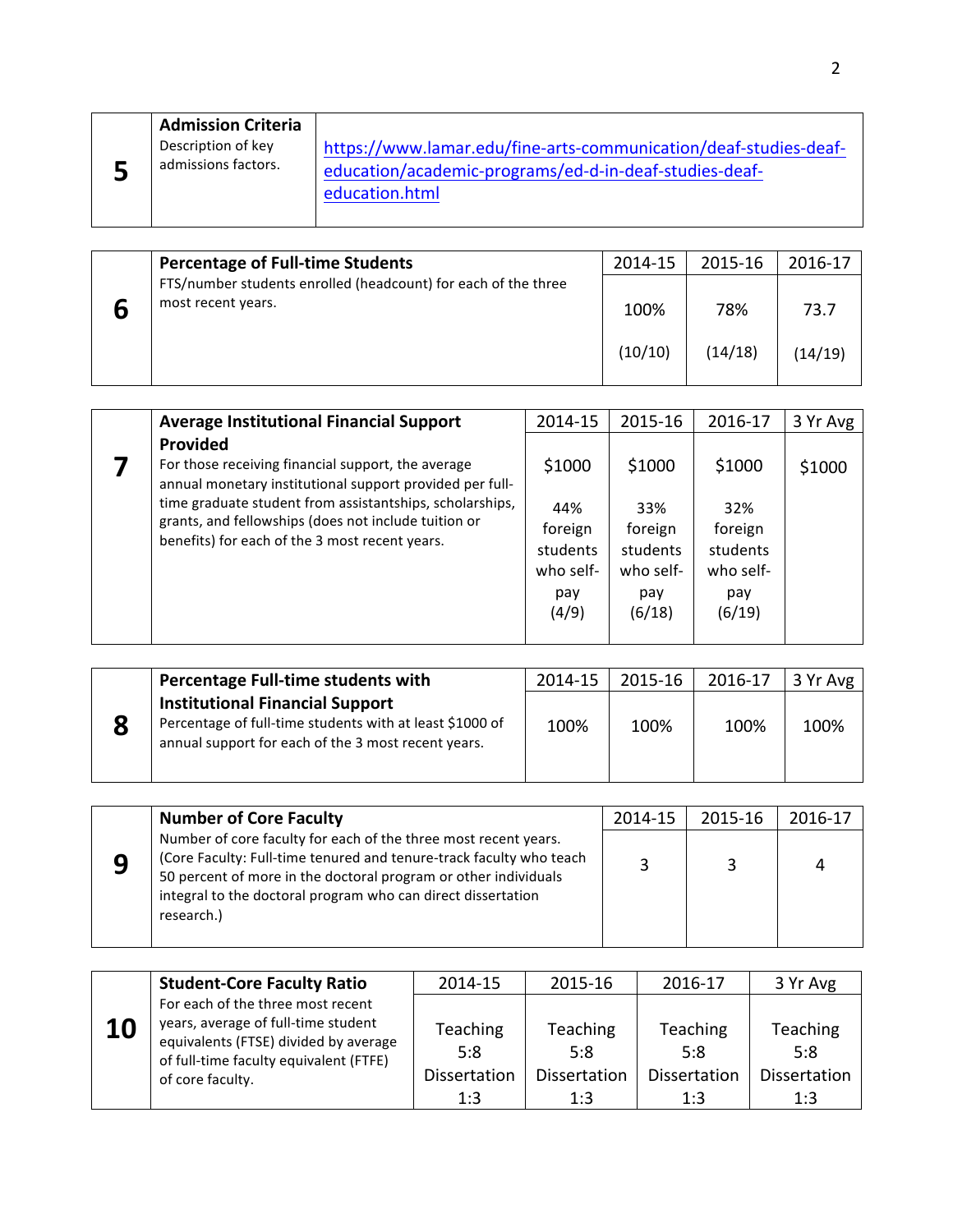|      | <b>Core Faculty Publications</b>                                                                                                                                                                                                                                 | 2014-15 | 2015-16 | 2016-17 | 3 Yr Avg |
|------|------------------------------------------------------------------------------------------------------------------------------------------------------------------------------------------------------------------------------------------------------------------|---------|---------|---------|----------|
| $11$ | For each of the three most recent years, average of the<br>number of discipline-refereed papers/publications,<br>books/book chapters, juried creative/performance<br>accomplishments, and notices of discoveries<br>filed/patents issued by core faculty member. |         |         | 9       |          |

## **Core Faculty External Grants**

**12** For each of the three most recent years, average of the number of core faculty receiving external funds, average external funds per faculty, and total external funds per program per academic year (All external funds received by core faculty from any source including research grants, training grants, gifts from foundations, etc., reported as expenditures.)  $2014-15$   $2015-16$   $2016-17$   $3 \text{Vr}$  Avg

|                                        | LU14-19 | 7019-10 | L-UITTY                               | <b>JILAVE</b> |
|----------------------------------------|---------|---------|---------------------------------------|---------------|
| #Core Faculty receiving external funds |         |         |                                       | .33           |
| Average external fund per faculty      |         |         | $\frac{1}{2}$ \$1,130,662 \ \$376,887 |               |
| Total external funds per program       |         |         |                                       |               |

|    | <b>Faculty Teaching Load</b>                                                                                                                     | 2014-15                   | 2015-16                   | 2016-17                   |
|----|--------------------------------------------------------------------------------------------------------------------------------------------------|---------------------------|---------------------------|---------------------------|
| 13 | Total number of credit hours in organized teaching<br>courses taught per academic year by core faculty<br>divided by the number of core faculty. | 15 course<br>credit hours | 15 course<br>credit hours | 15 course<br>credit hours |
|    |                                                                                                                                                  | 6 dissertation<br>credits | 6 dissertation<br>credits | 6 dissertation<br>credits |

| 14 | <b>Faculty Diversity</b><br>Report the number of core faculty for each of the three most recent years.<br>Doctoral faculty by ethnicity and gender, updated when changed. |                     |      |              |      |          |      |        |      |
|----|---------------------------------------------------------------------------------------------------------------------------------------------------------------------------|---------------------|------|--------------|------|----------|------|--------|------|
|    |                                                                                                                                                                           | White               |      | <b>Black</b> |      | Hispanic |      | Other  |      |
|    |                                                                                                                                                                           | Female              | Male | Female       | Male | Female   | Male | Female | Male |
|    | 2014-15                                                                                                                                                                   | 1 Hearing           |      | 1 Hearing    |      |          |      | 1 Deaf |      |
|    | 2015-16                                                                                                                                                                   | 1 Hearing           |      | 1 Hearing    |      |          |      | 1 Deaf |      |
|    | 2016-17                                                                                                                                                                   | 1 Deaf<br>1 Hearing |      | 1 Hearing    |      |          |      | 1 Deaf |      |